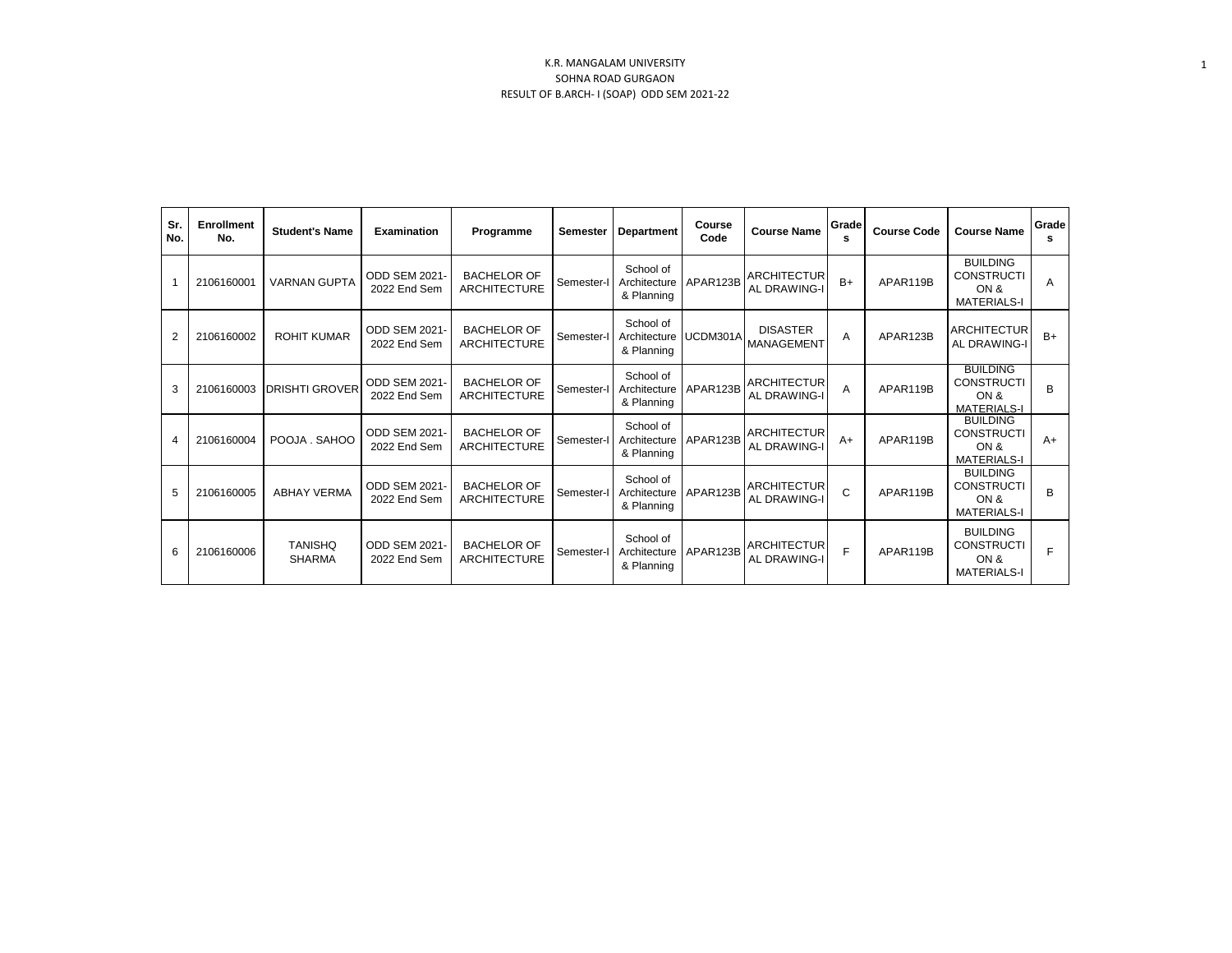| Sr.<br>No.     | <b>Enrollment</b><br>No. | <b>Student's Name</b>           | <b>Examination</b>                   | Programme                                 | Semester   | <b>Department</b>                       | <b>Course Code</b> | <b>Course Name</b>                                                 | Grade<br>s | <b>Course Code</b> | <b>Course Name</b>                                               | Grade<br>s |
|----------------|--------------------------|---------------------------------|--------------------------------------|-------------------------------------------|------------|-----------------------------------------|--------------------|--------------------------------------------------------------------|------------|--------------------|------------------------------------------------------------------|------------|
|                | 2106160001               | <b>VARNAN GUPTA</b>             | <b>ODD SEM 2021-</b><br>2022 End Sem | <b>BACHELOR OF</b><br><b>ARCHITECTURE</b> | Semester-I | School of<br>Architecture<br>& Planning | APCH125A           | <b>ENVIRONMEN</b><br><b>TAL STUDIES</b>                            | $B+$       | APAR129A           | <b>HISTORY OF</b><br><b>CULTURE &amp;</b><br><b>CIVILISATION</b> | A          |
| $\overline{2}$ | 2106160002               | <b>ROHIT KUMAR</b>              | <b>ODD SEM 2021-</b><br>2022 End Sem | <b>BACHELOR OF</b><br><b>ARCHITECTURE</b> | Semester-I | School of<br>Architecture<br>& Planning | APAR119B           | <b>BUILDING</b><br><b>CONSTRUCTI</b><br>ON &<br><b>MATERIALS-I</b> | A          | APCH125A           | <b>ENVIRONMENTAL</b><br><b>STUDIES</b>                           | P          |
| 3              | 2106160003               | <b>DRISHTI GROVER</b>           | <b>ODD SEM 2021-</b><br>2022 End Sem | <b>BACHELOR OF</b><br><b>ARCHITECTURE</b> | Semester-I | School of<br>Architecture<br>& Planning | APCH125A           | <b>ENVIRONMEN</b><br><b>TAL STUDIES</b>                            | B          | APAR129A           | <b>HISTORY OF</b><br><b>CULTURE &amp;</b><br><b>CIVILISATION</b> | $B+$       |
| $\overline{4}$ | 2106160004               | POOJA . SAHOO                   | <b>ODD SEM 2021-</b><br>2022 End Sem | <b>BACHELOR OF</b><br><b>ARCHITECTURE</b> | Semester-I | School of<br>Architecture<br>& Planning | APCH125A           | <b>ENVIRONMEN</b><br><b>TAL STUDIES</b>                            | $\circ$    | APAR129A           | <b>HISTORY OF</b><br><b>CULTURE &amp;</b><br><b>CIVILISATION</b> | $A+$       |
| 5              | 2106160005               | <b>ABHAY VERMA</b>              | <b>ODD SEM 2021-</b><br>2022 End Sem | <b>BACHELOR OF</b><br><b>ARCHITECTURE</b> | Semester-  | School of<br>Architecture<br>& Planning | APCH125A           | <b>ENVIRONMEN</b><br><b>TAL STUDIES</b>                            | $B+$       | APAR129A           | <b>HISTORY OF</b><br><b>CULTURE &amp;</b><br><b>CIVILISATION</b> | $B+$       |
| 6              | 2106160006               | <b>TANISHQ</b><br><b>SHARMA</b> | <b>ODD SEM 2021-</b><br>2022 End Sem | <b>BACHELOR OF</b><br><b>ARCHITECTURE</b> | Semester-I | School of<br>Architecture<br>& Planning | APCH125A           | <b>ENVIRONMEN</b><br><b>TAL STUDIES</b>                            | E          | APAR129A           | <b>HISTORY OF</b><br><b>CULTURE &amp;</b><br><b>CIVILISATION</b> | C          |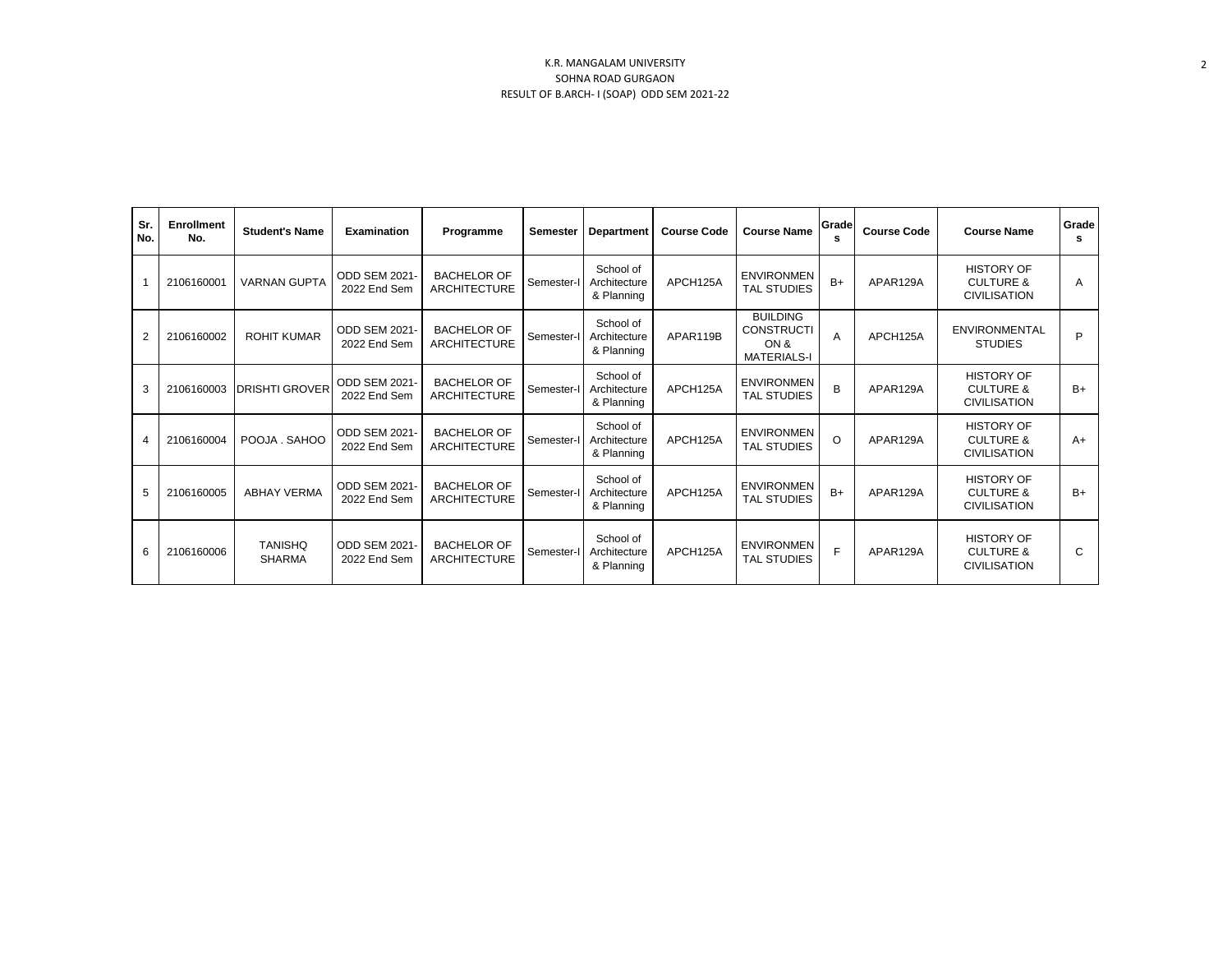| Sr.<br>No.     | <b>Enrollment</b><br>No. | <b>Student's Name</b>           | Examination                          | Programme                                 | Semester   | <b>Department</b>                       | <b>Course Code</b> | <b>Course Name</b>                   | Grade<br>s | <b>Course Code</b> | <b>Course Name</b>                                     | Grades |
|----------------|--------------------------|---------------------------------|--------------------------------------|-------------------------------------------|------------|-----------------------------------------|--------------------|--------------------------------------|------------|--------------------|--------------------------------------------------------|--------|
|                | 2106160001               | <b>VARNAN GUPTA</b>             | ODD SEM 2021<br>2022 End Sem         | <b>BACHELOR OF</b><br><b>ARCHITECTURE</b> | Semester-I | School of<br>Architecture<br>& Planning | APCE113A           | <b>STRUCTURAL</b><br><b>DESIGN-I</b> | $A+$       | APAR117B           | <b>BASIC DESIGN &amp; CREATIVE</b><br><b>WORKSHOP</b>  | $B+$   |
| $\overline{2}$ | 2106160002               | <b>ROHIT KUMAR</b>              | ODD SEM 2021<br>2022 End Sem         | <b>BACHELOR OF</b><br><b>ARCHITECTURE</b> | Semester-I | School of<br>Architecture<br>& Planning | APCE113A           | <b>STRUCTURAL</b><br><b>DESIGN-I</b> | $B+$       | APAR129A           | <b>HISTORY OF CULTURE &amp;</b><br><b>CIVILISATION</b> | $B+$   |
| 3              | 2106160003               | <b>DRISHTI GROVER</b>           | ODD SEM 2021<br>2022 End Sem         | <b>BACHELOR OF</b><br><b>ARCHITECTURE</b> | Semester-I | School of<br>Architecture<br>& Planning | APCE113A           | <b>STRUCTURAL</b><br><b>DESIGN-I</b> | $A+$       | APAR117B           | <b>BASIC DESIGN &amp; CREATIVE</b><br><b>WORKSHOP</b>  | $B+$   |
| $\overline{4}$ | 2106160004               | POOJA, SAHOO                    | ODD SEM 2021<br>2022 End Sem         | <b>BACHELOR OF</b><br><b>ARCHITECTURE</b> | Semester-I | School of<br>Architecture<br>& Planning | APCE113A           | <b>STRUCTURAL</b><br><b>DESIGN-I</b> | $\Omega$   | APAR117B           | <b>BASIC DESIGN &amp; CREATIVE</b><br><b>WORKSHOP</b>  | $A+$   |
| 5              | 2106160005               | <b>ABHAY VERMA</b>              | <b>ODD SEM 2021-</b><br>2022 End Sem | <b>BACHELOR OF</b><br><b>ARCHITECTURE</b> | Semester-I | School of<br>Architecture<br>& Planning | APCE113A           | <b>STRUCTURAL</b><br><b>DESIGN-I</b> | F          | APAR117B           | <b>BASIC DESIGN &amp; CREATIVE</b><br><b>WORKSHOP</b>  | $B+$   |
| 6              | 2106160006               | <b>TANISHQ</b><br><b>SHARMA</b> | <b>ODD SEM 2021-</b><br>2022 End Sem | <b>BACHELOR OF</b><br>ARCHITECTURE        | Semester-I | School of<br>Architecture<br>& Planning | APCE113A           | <b>STRUCTURAL</b><br><b>DESIGN-I</b> | B          | APAR117B           | <b>IBASIC DESIGN &amp; CREATIVE</b><br><b>WORKSHOP</b> | B      |